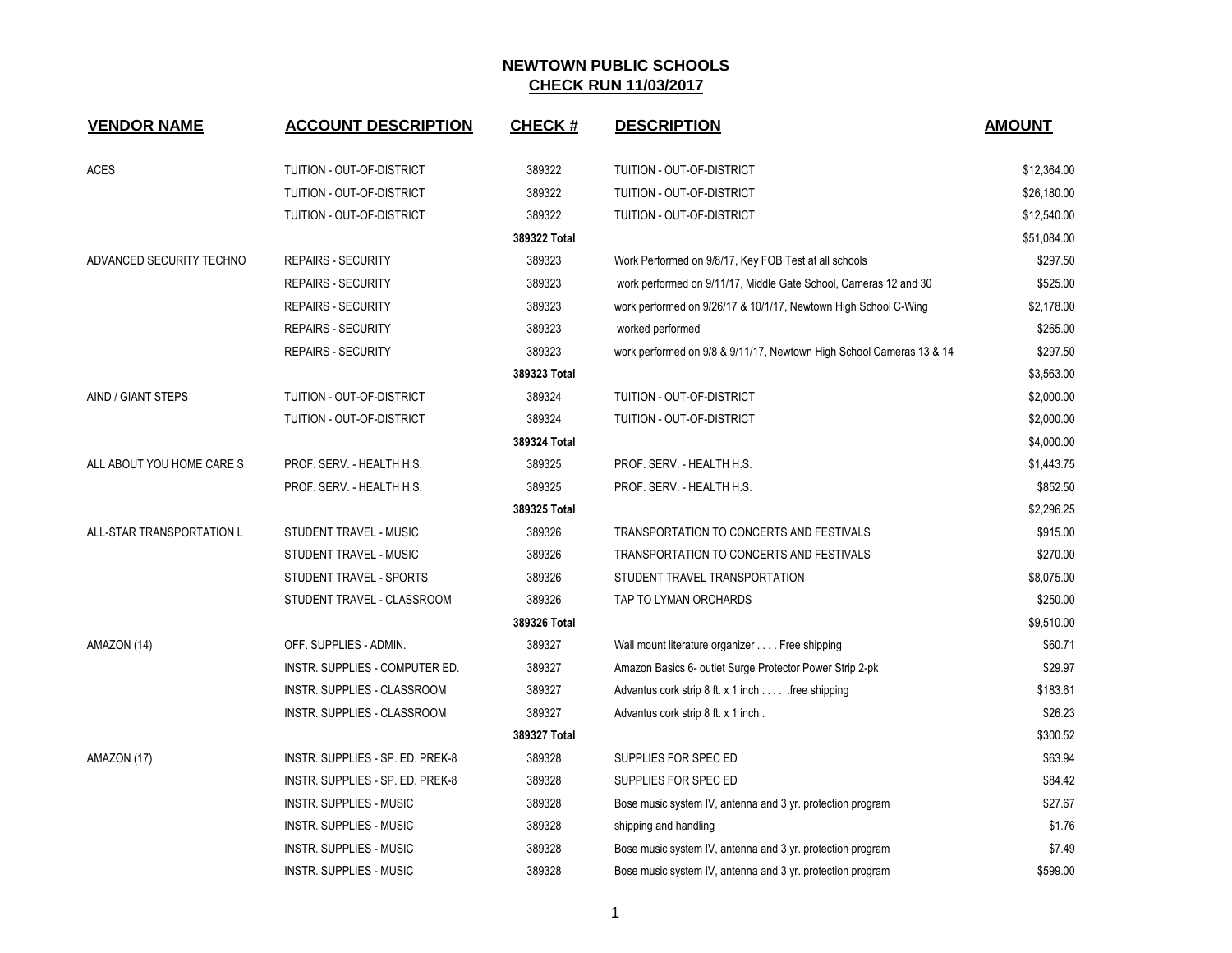| <b>VENDOR NAME</b>        | <b>ACCOUNT DESCRIPTION</b>      | <b>CHECK#</b> | <b>DESCRIPTION</b>                                                     | <b>AMOUNT</b> |
|---------------------------|---------------------------------|---------------|------------------------------------------------------------------------|---------------|
| AMAZON (17)               | <b>INSTR. SUPPLIES - MUSIC</b>  | 389328        | shipping and handling                                                  | \$38.04       |
|                           | OTHER SUPPLIES - STAFF DEVELOP. | 389328        | NGSS Misc. Supplies for District Gr. K                                 | \$33.67       |
|                           | OTHER SUPPLIES - STAFF DEVELOP. | 389328        | NGSS Misc. Supplies for District Gr. K.                                | \$8.53        |
|                           | OTHER SUPPLIES - STAFF DEVELOP. | 389328        | NGSS Misc. Supplies for District Gr. K                                 | \$1,393.00    |
|                           | OTHER SUPPLIES - STAFF DEVELOP. | 389328        | NGSS Misc. Supplies for District Gr. K                                 | \$232.73      |
|                           | OTHER SUPPLIES - STAFF DEVELOP. | 389328        | NGSS Misc. Supplies for District Gr. K.                                | \$39.80       |
|                           | OTHER SUPPLIES - STAFF DEVELOP. | 389328        | NGSS Misc. Supplies for District Gr. K.                                | \$44.34       |
|                           | OTHER SUPPLIES - STAFF DEVELOP. | 389328        | NGSS Misc. Supplies for District Gr. K                                 | \$110.88      |
|                           | OTHER SUPPLIES - STAFF DEVELOP. | 389328        | NGSS Misc. Supplies for District Gr. K                                 | \$126.58      |
|                           | OTHER SUPPLIES - STAFF DEVELOP. | 389328        | NGSS Misc. Supplies for District Gr. K.                                | \$310.36      |
|                           | OTHER SUPPLIES - STAFF DEVELOP. | 389328        | NGSS Misc. Supplies for District Gr. K.                                | \$183.96      |
|                           | OTHER SUPPLIES - STAFF DEVELOP. | 389328        | NGSS Misc. Supplies for District Gr. K                                 | \$15.15       |
|                           |                                 | 389328 Total  |                                                                        | \$3,321.32    |
| AMAZON (9)                | INSTR. SUPPLIES - TECH ED.      | 389329        | <b>TWO CAMERA LENSES</b>                                               | \$171.98      |
|                           | INSTR. SUPPLIES - C.W.E.        | 389329        | Plant supplies. These supplies are needed for the unit on propagation. | \$8.50        |
|                           | INSTR. SUPPLIES - C.W.E.        | 389329        | Plant supplies. These supplies are needed for the unit on propagation. | \$38.94       |
|                           | INSTR. SUPPLIES - C.W.E.        | 389329        | Plant supplies. These supplies are needed for the unit on propagation. | \$85.95       |
|                           | <b>INSTR. SUPPLIES - ART</b>    | 389329        | Fluid Art Mastery: 8 Steps To Being A Paint Pouring Artist-            | \$70.51       |
|                           |                                 | 389329 Total  |                                                                        | \$375.88      |
| AQUARION WATER COMPANY OF | WATER - H.                      | 389330        | WATER 200332183 28 THOU GAL                                            | \$346.51      |
|                           | WATER - S.H.                    | 389330        | WATER 200391787 104. THOU GAL                                          | \$905.52      |
|                           | WATER - S.H.                    | 389330        | <b>WATER 200389638 FIRE LINE</b>                                       | \$173.24      |
|                           | WATER - M.G.                    | 389330        | WATER 200331002 52 THOU GAL                                            | \$483.80      |
|                           | WATER - M.S.                    | 389330        | WATER 200330637 68. THOU GAL                                           | \$575.33      |
|                           | WATER - H.S.                    | 389330        | WATER 200331205 3 THOU GAL                                             | \$48.21       |
|                           |                                 | 389330 Total  |                                                                        | \$2,532.61    |
| <b>AT&amp;T MOBILITY</b>  | TELEPHONE & CABLE               | 389331        | MOBIL PHONE 2017/18                                                    | \$128.04      |
|                           |                                 | 389331 Total  |                                                                        | \$128.04      |
| CABE                      | STAFF TRAVEL - B.O.E.           | 389332        | LEGAL ISSUES 2017                                                      | \$150.00      |
|                           |                                 | 389332 Total  |                                                                        | \$150.00      |
| <b>CECA</b>               | STAFF TRAIN. - COMPUTER ED.     | 389333        | CECA 2017 Registration                                                 | \$330.00      |
|                           |                                 | 389333 Total  |                                                                        | \$330.00      |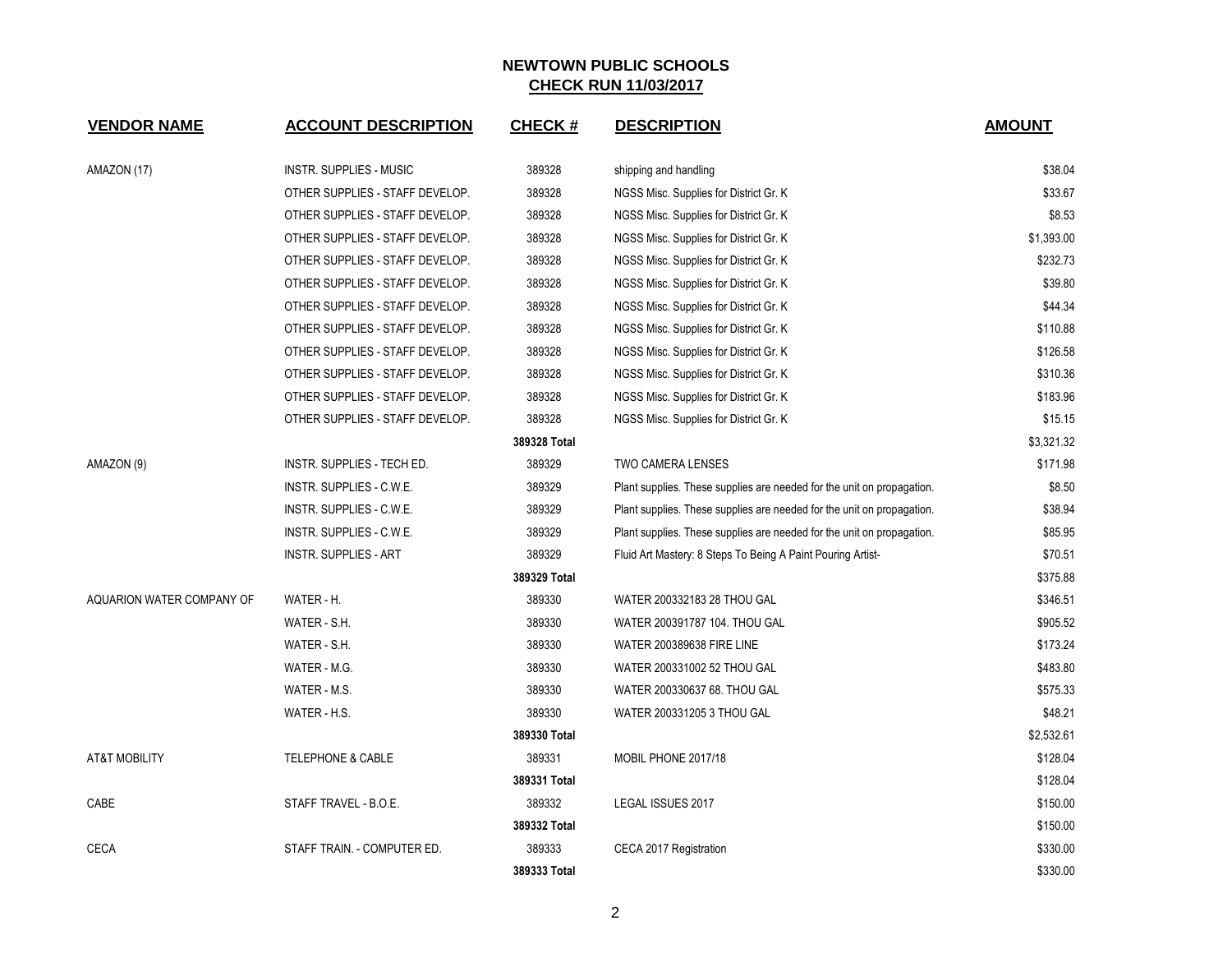| <b>VENDOR NAME</b>         | <b>ACCOUNT DESCRIPTION</b>         | <b>CHECK#</b> | <b>DESCRIPTION</b>                                                | <b>AMOUNT</b> |
|----------------------------|------------------------------------|---------------|-------------------------------------------------------------------|---------------|
| CHARTER COMMUNICATION      | <b>TELEPHONE &amp; CABLE</b>       | 389334        | SERV 2017/18                                                      | \$3,193.55    |
|                            |                                    | 389334 Total  |                                                                   | \$3,193.55    |
| <b>CMEA</b>                | <b>INSTR. SUPPLIES - MUSIC</b>     | 389335        | <b>CMEA</b> Association Fee                                       | \$50.00       |
|                            |                                    | 389335 Total  |                                                                   | \$50.00       |
| CONNEC-TO-TALK             | PROF. SERV. - PSYCH/MED. EVAL.     | 389336        | <b>BCBA CONSULT 10/23/2017</b>                                    | \$297.50      |
|                            | PROF. SERV. - PSYCH/MED. EVAL.     | 389336        | ABA SERVICE 10/23-10/27/17                                        | \$1,080.00    |
|                            |                                    | 389336 Total  |                                                                   | \$1,377.50    |
| <b>CTAHPERD</b>            | STAFF TRAIN. - CLASSROOM           | 389337        | FALL CONFERENCE FEE                                               | \$125.00      |
|                            |                                    | 389337 Total  |                                                                   | \$125.00      |
| DANBURY PUBLIC SCHOOLS-ST  | CONTRACTED SERV. - CONT. ED.       | 389338        | WERACE 2017/2018                                                  | \$28,895.00   |
|                            |                                    | 389338 Total  |                                                                   | \$28,895.00   |
| <b>DCS PROMOTIONS LLC</b>  | <b>SECURITY SUPPLIES</b>           | 389339        | S&S #3310 Micro Fleece vest for ASSOC, royal blue, embroidered    | \$76.00       |
|                            | <b>SECURITY SUPPLIES</b>           | 389339        | #3100 Yukon 3-in-1 NPS security officer winter jacket, royal blue | \$345.00      |
|                            |                                    | 389339 Total  |                                                                   | \$421.00      |
| DELL MARKETING L.P.        | EQUIPMENT - INFO. TECH.            | 389340        | Chromebook 13 3380                                                | \$12,474.00   |
|                            | EQUIPMENT - INFO. TECH.            | 389340        | Google Chrome License Console Management                          | \$758.40      |
|                            | EQUIPMENT - INFO. TECH.            | 389340        | Quote 3000018338302.1                                             | \$9,979.20    |
|                            | EQUIPMENT - INFO. TECH.            | 389340        | Google Chrome Management Console License                          | \$606.72      |
|                            |                                    | 389340 Total  |                                                                   | \$23,818.32   |
| <b>DESIGNS &amp; SIGNS</b> | <b>REPAIRS - SPORTS</b>            | 389341        | 5 Sign Slips for Swim Record Board                                | \$175.00      |
|                            |                                    | 389341 Total  |                                                                   | \$175.00      |
| EAST RIVER ENERGY INC.     | FUEL OIL - RIS.                    | 389342        | OIL 7200.0 GAL RIS                                                | \$13,583.82   |
|                            | FUEL OIL - H.S.                    | 389342        | OIL 6998.0 GAL H/S                                                | \$13,202.73   |
|                            |                                    | 389342 Total  |                                                                   | \$26,786.55   |
| <b>EDADVANCE</b>           | TUITION - OUT-OF-DISTRICT REG. ED. | 389343        | TUITION - OUT-OF-DISTRICT REG. ED.                                | \$7,000.00    |
|                            |                                    | 389343 Total  |                                                                   | \$7,000.00    |
| EVERSOURCE (ELEC-BOE)      | ELECTRICITY - H.                   | 389344        | ELEC 51084633023 32800.00 KWH                                     | \$5,099.17    |
|                            | ELECTRICITY - M.G.                 | 389344        | ELEC 51171733009 20,800. KWH                                      | \$3,191.31    |
|                            | ELECTRICITY - RIS.                 | 389344        | ELEC 51324453075 125,854. KWH                                     | \$21,132.80   |
|                            | ELECTRICITY - H.S.                 | 389344        | ELEC 51356633040 382.00 KWH                                       | \$173.13      |
|                            | ELECTRICITY - H.S.                 | 389344        | ELEC 51223253097 20.00 KWH                                        | \$45.88       |
|                            | ELECTRICITY - H.S.                 | 389344        | ELEC 51318375011 3657.00 KWH                                      | \$431.52      |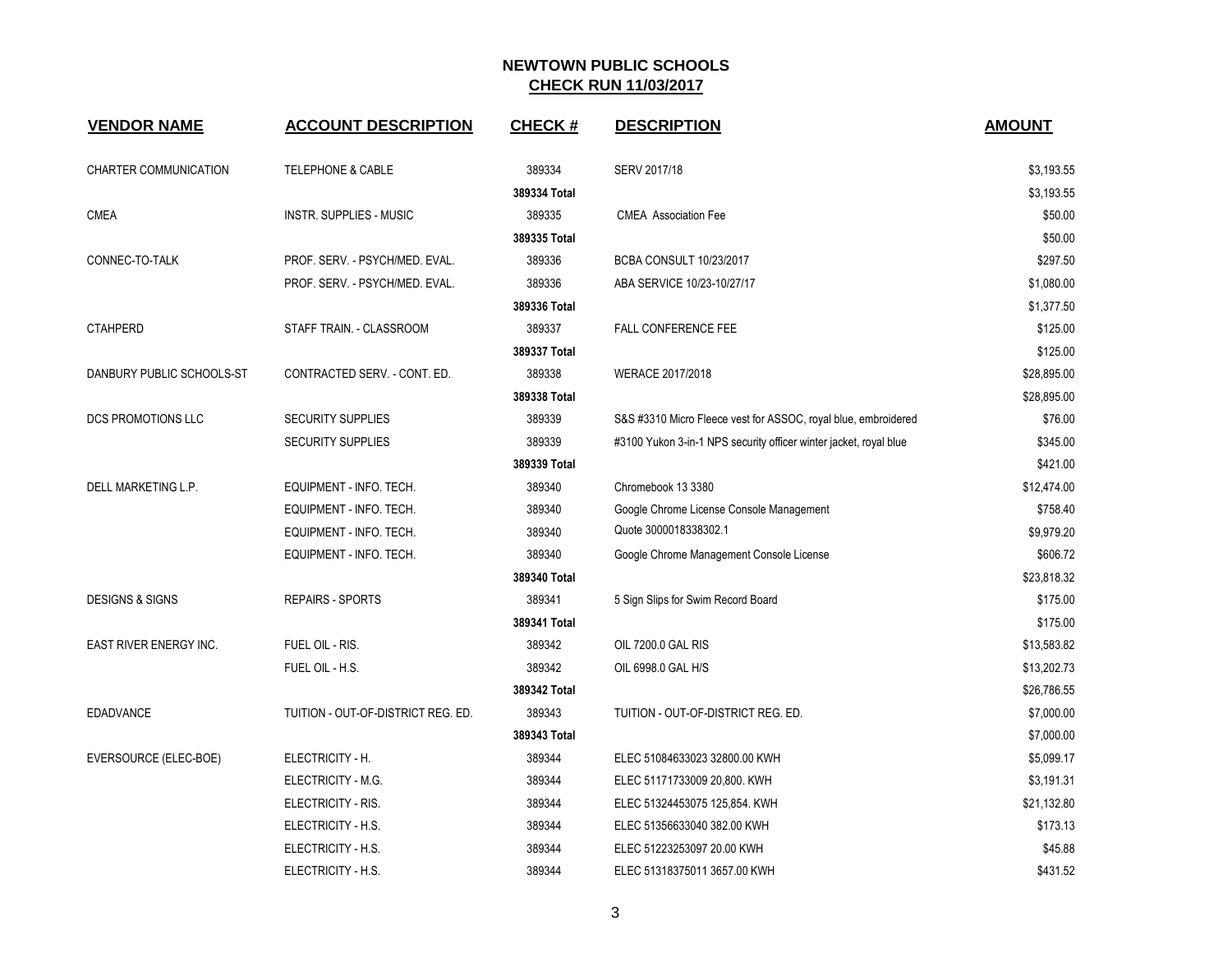| <b>VENDOR NAME</b>              | <b>ACCOUNT DESCRIPTION</b>       | <b>CHECK#</b> | <b>DESCRIPTION</b>                           | <b>AMOUNT</b> |
|---------------------------------|----------------------------------|---------------|----------------------------------------------|---------------|
| EVERSOURCE (ELEC-BOE)           | ELECTRICITY - H.S.               | 389344        | ELEC 51418253076 123,840.00 KWH              | \$55,846.82   |
|                                 |                                  | 389344 Total  |                                              | \$85,920.63   |
| EVERSOURCE (GAS-BOE)            | PROPANE & NATURAL GAS - RIS.     | 389345        | GAS 57526160064 269.50 CCF                   | \$328.81      |
|                                 | PROPANE & NATURAL GAS - M.S.     | 389345        | GAS 57201350022 1398.20 CCF                  | \$1,184.27    |
|                                 |                                  | 389345 Total  |                                              | \$1,513.08    |
| FUCCILLO, LEANNE                | OFF. SUPPLIES - ADMIN.           | 389346        | COUNSELOR COFFEE                             | \$29.48       |
|                                 |                                  | 389346 Total  |                                              | \$29.48       |
| <b>PRIVATE</b>                  | TUITION - OUT-OF-DISTRICT        | 389347        | TUITION - OUT-OF-DISTRICT                    | \$3,240.00    |
|                                 |                                  | 389347 Total  |                                              | \$3,240.00    |
| <b>HIGH NOON BOOKS ACADEMIC</b> | INSTR. SUPPLIES - SP/HEAR.       | 389348        | DDD-2330 TEST OF NARRATIVE LANGUAGE TEST KIT | \$804.00      |
|                                 |                                  | 389348 Total  |                                              | \$804.00      |
| JC MUSIC, LLC                   | <b>REPAIRS - MUSIC</b>           | 389349        | Music repairs                                | \$185.00      |
|                                 | <b>REPAIRS - MUSIC</b>           | 389349        | Music repairs                                | \$85.00       |
|                                 | <b>REPAIRS - MUSIC</b>           | 389349        | Music repairs                                | \$60.00       |
|                                 | <b>REPAIRS - MUSIC</b>           | 389349        | Music repairs                                | \$46.38       |
|                                 |                                  | 389349 Total  |                                              | \$376.38      |
| LEAHY'S FUELS INC.              | PROPANE & NATURAL GAS - H.S.     | 389350        | PROPANE 379.4 UNITS                          | \$679.13      |
|                                 |                                  | 389350 Total  |                                              | \$679.13      |
| MACHADO, ANA PAULA DR.          | MEDICAL ADVISOR - HEALTH ADMIN   | 389351        | NOV 2017 MEDICAL DIRECTOR                    | \$1,000.00    |
|                                 |                                  | 389351 Total  |                                              | \$1,000.00    |
| MAHONEY SABOL CPAS & ADVI       | PROF. SERV. - BUS. SERV          | 389352        | PROF SERV AUDITING 2017                      | \$25,000.00   |
|                                 |                                  | 389352 Total  |                                              | \$25,000.00   |
| MASON W.B. INC.                 | OFF. SUPPLIES - BUS. SERV.       | 389353        | <b>WATER 2017/18</b>                         | \$24.95       |
|                                 | <b>INSTR. SUPPLIES - ART</b>     | 389353        | PAPER- ROLL- GLUE STICK- SEE CART            | \$31.42       |
|                                 | <b>INSTR. SUPPLIES - ART</b>     | 389353        | PAPER- ROLL- GLUE STICK- SEE CART            | \$5.80        |
|                                 | <b>INSTR. SUPPLIES - ART</b>     | 389353        | PAPER- ROLL- GLUE STICK- SEE CART            | \$4.56        |
|                                 | INSTR. SUPPLIES - ENGLISH        | 389353        | tape dispenser, transparency film, key reel  | (\$52.78)     |
|                                 | <b>INSTR. SUPPLIES - ENGLISH</b> | 389353        | tape dispenser, transparency film, key reel  | \$52.78       |
|                                 | <b>INSTR. SUPPLIES - ART</b>     | 389353        | AMACO GLAZE-GLOSS 16 OZ                      | (\$43.24)     |
|                                 | <b>INSTR. SUPPLIES - ART</b>     | 389353        | AMACO GLAZE-GLOSS 16 OZ                      | \$43.24       |
|                                 | INSTR. SUPPLIES - SCIENCE        | 389353        | Utility knife, storage bags for Labs         | \$79.70       |
|                                 |                                  | 389353 Total  |                                              | \$146.43      |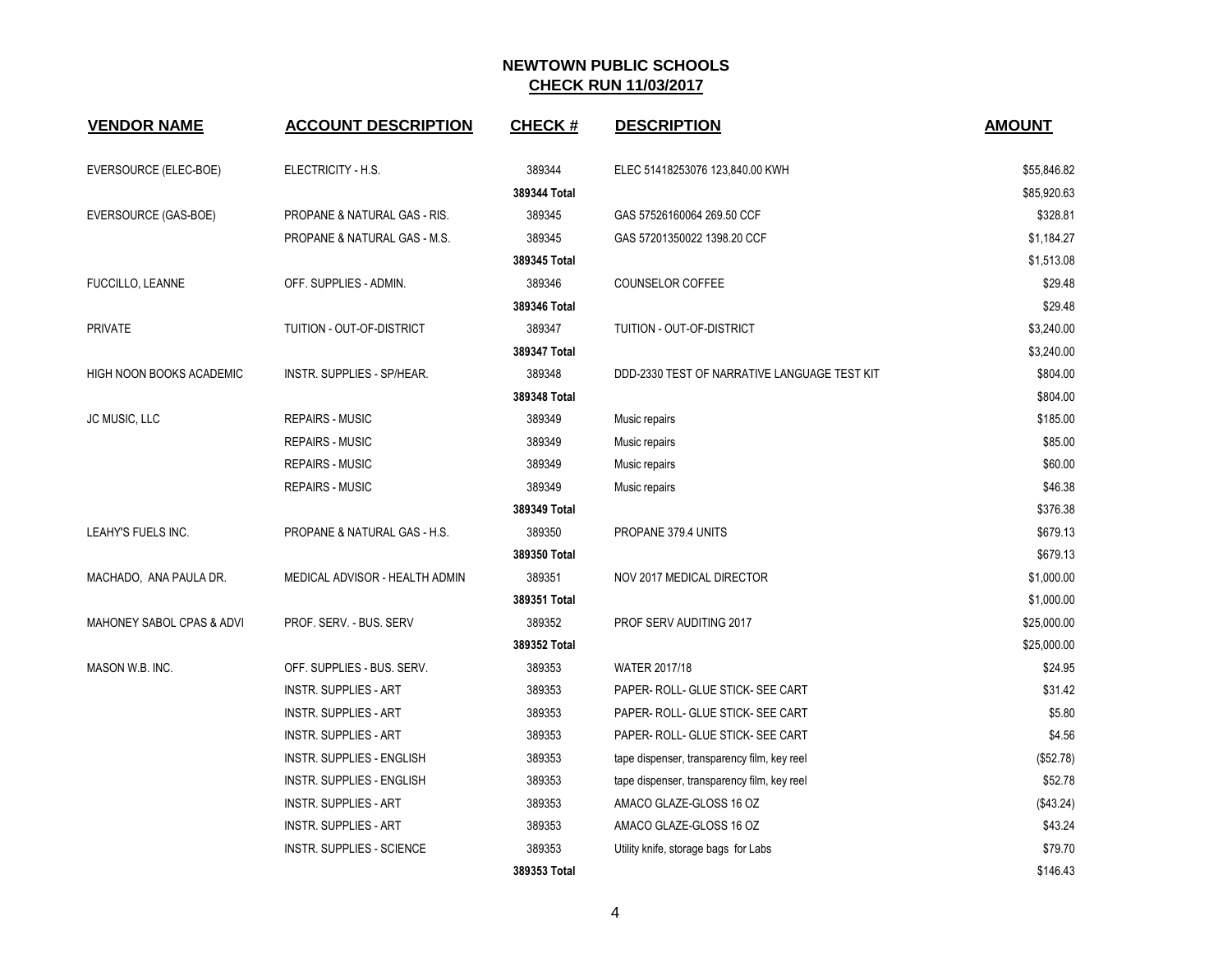| <b>VENDOR NAME</b>        | <b>ACCOUNT DESCRIPTION</b>       | <b>CHECK#</b> | <b>DESCRIPTION</b>                                    | <b>AMOUNT</b> |
|---------------------------|----------------------------------|---------------|-------------------------------------------------------|---------------|
| <b>MITCHELL</b>           | FUEL FOR VEHICLES - TRANS.       | 389354        | GAS 1000.0                                            | \$1,090.00    |
|                           |                                  | 389354 Total  |                                                       | \$1,090.00    |
| <b>NASSP</b>              | MEMBERSHIPS - SUPER.             | 389355        | NASSP MEMBERSHIP 2017                                 | \$250.00      |
|                           |                                  | 389355 Total  |                                                       | \$250.00      |
| NATIONAL GEOGRAPHIC BEE   | CONTRACTED SERV. - CLASSRM       | 389356        | Registration for 2018 National Geographic Bee - RIS   | \$120.00      |
|                           |                                  | 389356 Total  |                                                       | \$120.00      |
| <b>NCTM</b>               | INSTR. SUPPLIES - CLASSROOM      | 389357        | Renewal Full PoW subscription for k-12+               | \$238.00      |
|                           |                                  | 389357 Total  |                                                       | \$238.00      |
| NEW ENGLAND SPORTSWEAR    | INSTR. SUPPLIES - SPORTS         | 389358        | 30 ea. NHS Boys Basketball Jerseys/Shorts Home & Away | \$1,050.00    |
|                           | <b>INSTR. SUPPLIES - SPORTS</b>  | 389358        | 30 ea. NHS Boys Basketball Jerseys/Shorts Home & Away | \$3,150.00    |
|                           |                                  | 389358 Total  |                                                       | \$4,200.00    |
| NEWTOWN HIGH SCHOOL       | VOCATIONAL PLACEMENT STIPENDS    | 389359        | STIPENDS FOR STUDENTS IN TRANSTION PROGRAM            | \$2,000.00    |
|                           |                                  | 389359 Total  |                                                       | \$2,000.00    |
| NEXTSTAGE DESIGN LLC      | PROF. SERV. - B. & G.            | 389360        | NEWTOWN HIGH SCHOOL AUDITORIUM RENOVATION PHASE 2     | \$5,000.00    |
|                           |                                  | 389360 Total  |                                                       | \$5,000.00    |
| NORTHWEST VILLAGE SCHOOL  | TUITION - OUT-OF-DISTRICT        | 389361        | TUITION - OUT-OF-DISTRICT                             | \$7,350.80    |
|                           |                                  | 389361 Total  |                                                       | \$7,350.80    |
| ONYX ASSET SERVICES GROUP | ELECTRICITY - RIS.               | 389362        | SOLAR 28254. KWH RIS                                  | \$1,692.41    |
|                           |                                  | 389362 Total  |                                                       | \$1,692.41    |
| PEARSON EDUCATION INC. 6  | INSTR. SUPPLIES - CLASSROOM      | 389363        | MTH15 CC SE (HC) + DCW 6YR LIC GR 3                   | \$145.94      |
|                           | INSTR. SUPPLIES - CLASSROOM      | 389363        | <b>SHIPPING</b>                                       | \$10.95       |
|                           | INSTR. SUPPLIES - CLASSROOM      | 389363        | MTH15 CC SE 4PK + 1YR DGTL LIC PKG GR 1               | \$130.97      |
|                           | INSTR. SUPPLIES - CLASSROOM      | 389363        | <b>SHIPPING</b>                                       | \$9.82        |
|                           |                                  | 389363 Total  |                                                       | \$297.68      |
| PERFECTION LEARNING       | <b>INSTR. SUPPLIES - ENGLISH</b> | 389364        | Vocabulary-it 9780789184955                           | \$19.95       |
|                           | <b>INSTR. SUPPLIES - ENGLISH</b> | 389364        | vocabulary-it 9780789184986                           | \$19.95       |
|                           | <b>INSTR. SUPPLIES - ENGLISH</b> | 389364        | shipping                                              | \$8.50        |
|                           |                                  | 389364 Total  |                                                       | \$48.40       |
| PETTY CASH - NEWTOWN HIGH | SUPPLIES - LIBRARY               | 389365        | PETTY CASH                                            | \$93.66       |
|                           |                                  | 389365 Total  |                                                       | \$93.66       |
| PREMIER AGENDAS INC.      | INSTR. SUPPLIES - CLASSROOM      | 389366        | Reprint of additional 60 student planners.            | (\$234.99)    |
|                           | INSTR. SUPPLIES - CLASSROOM      | 389366        | Reprint of additional 60 student planners.            | \$232.80      |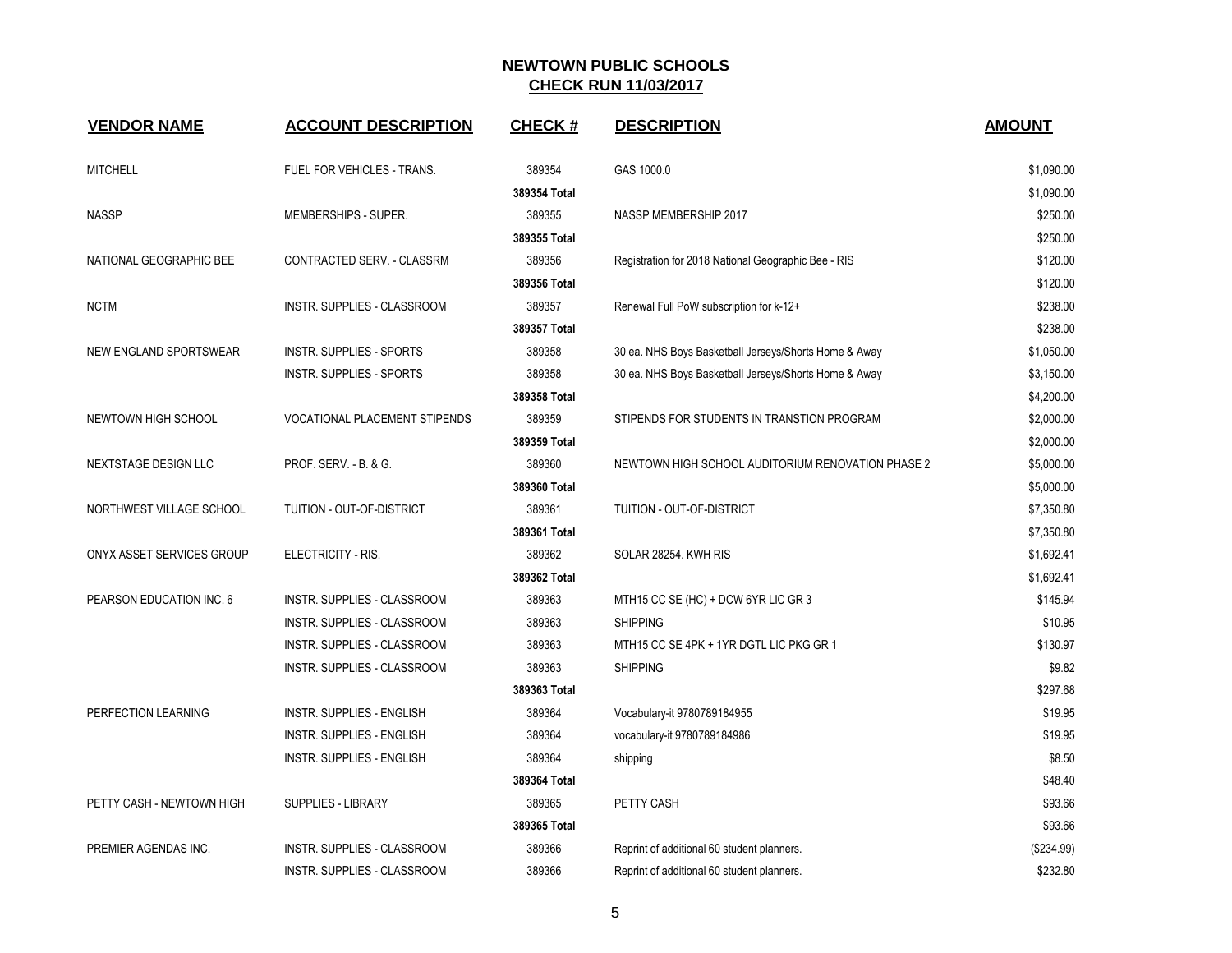| <b>VENDOR NAME</b>       | <b>ACCOUNT DESCRIPTION</b>         | <b>CHECK#</b> | <b>DESCRIPTION</b>                                             | <b>AMOUNT</b> |
|--------------------------|------------------------------------|---------------|----------------------------------------------------------------|---------------|
| PREMIER AGENDAS INC.     | <b>INSTR. SUPPLIES - CLASSROOM</b> | 389366        | Shipping                                                       | \$50.00       |
|                          |                                    | 389366 Total  |                                                                | \$47.81       |
| <b>QUILL CORPORATION</b> | INSTR. SUPPLIES - CLASSROOM        | 389367        | Classroom supplies                                             | \$43.18       |
|                          | INSTR. SUPPLIES - CLASSROOM        | 389367        | Classroom supplies                                             | \$86.10       |
|                          | <b>INSTR. SUPPLIES - CLASSROOM</b> | 389367        | Classroom supplies                                             | \$532.47      |
|                          | <b>INSTR. SUPPLIES - MUSIC</b>     | 389367        | <b>Instructional Supplies</b>                                  | \$97.85       |
|                          | <b>INSTR. SUPPLIES - CLASSROOM</b> | 389367        | Glue Sticks                                                    | \$255.90      |
|                          |                                    | 389367 Total  |                                                                | \$1,015.50    |
| RADACHOWSKY, JENNIFER    | STAFF TRAVEL - PUPIL SERV.         | 389368        | TRAVEL OCT 2017                                                | \$43.66       |
|                          |                                    | 389368 Total  |                                                                | \$43.66       |
| ROBERTS LAWN SERVICE     | CONTRACTED SERV. - SPORTS          | 389369        | Sept/Ocft 2017 for grass cutting services cross country teams. | \$1,500.00    |
|                          |                                    | 389369 Total  |                                                                | \$1,500.00    |
| SAVINO, JULIE            | CONTRACTED SERV. - GUIDANCE        | 389370        | <b>FINANCIAL AID WORKSHOP</b>                                  | \$300.00      |
|                          |                                    | 389370 Total  |                                                                | \$300.00      |
| <b>SCHOOL SPECIALTY</b>  | <b>INSTR. SUPPLIES - CLASSROOM</b> | 389371        | Cart #7784119532<br>Reading supplies K-4 2017/2018             | \$1,311.65    |
|                          | INSTR. SUPPLIES - CLASSROOM        | 389371        | For classroom items needed throughout the year.                | \$76.00       |
|                          | INSTR. SUPPLIES - CLASSROOM        | 389371        | For classroom items needed throughout the year.                | \$128.65      |
|                          | <b>INSTR. SUPPLIES - CLASSROOM</b> | 389371        | For classroom items needed throughout the year.                | \$66.80       |
|                          | <b>INSTR. SUPPLIES - P.E.</b>      | 389371        | Instructional Supplies - PE Cart# 7785325590 No shipping       | \$199.51      |
|                          | INSTR. SUPPLIES - CLASSROOM        | 389371        | Classroom supplies Free shipping                               | \$646.94      |
|                          |                                    | 389371 Total  |                                                                | \$2,429.55    |
| <b>SECURE ECO SHRED</b>  | OFF. SUPPLIES - ADMIN.             | 389372        | for monthly shredding contract. July 2017-July 2018            | \$35.00       |
|                          |                                    | 389372 Total  |                                                                | \$35.00       |
| SHULL, JULIE             | STAFF TRAVEL - CLASSROOM           | 389373        | LITERACY CONF HOTEL                                            | \$379.24      |
|                          |                                    | 389373 Total  |                                                                | \$379.24      |
| STADIUM SYSTEM, INC.     | <b>INSTR. SUPPLIES - SPORTS</b>    | 389374        | Ref.Inv#99019 (80) Reconditioned XC Royal Tanks & Royal Shorts | \$136.85      |
|                          | INSTR. SUPPLIES - SPORTS           | 389374        | Ref.Inv#99019 (80) Reconditioned XC Royal Tanks & Royal Shorts | \$489.20      |
|                          |                                    | 389374 Total  |                                                                | \$626.05      |
| <b>VERIZON WIRELESS</b>  | <b>TELEPHONE &amp; CABLE</b>       | 389375        | TELEPHONE SERV 2017/18                                         | \$2,424.88    |
|                          |                                    | 389375 Total  |                                                                | \$2,424.88    |
| WALL STREET JOURNAL, THE | <b>SUPPLIES - LIBRARY</b>          | 389376        | Subscription renewal.                                          | \$119.88      |
|                          |                                    | 389376 Total  |                                                                | \$119.88      |